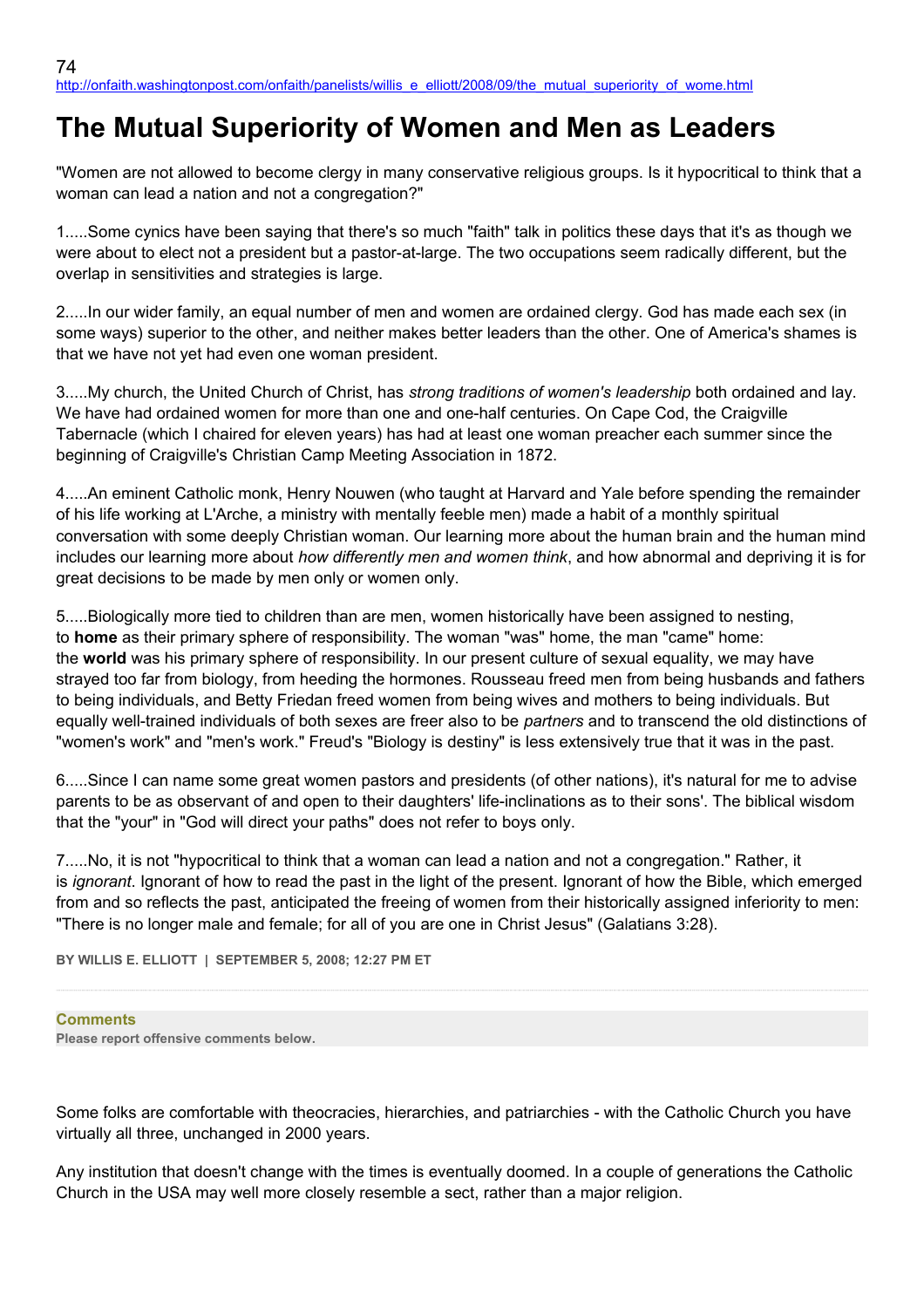Given the huge numbers represented by Catholics today, that seems highly unlikely. However, amazing things can happen in 20-30 years.

Eventually, women will refuse their traditionally subordinate roles on a global basis - and this includes the administration of religion.

As the metaphysics fades from religion in general, it becomes more and more the social phenomenon that it actually is. Elsewhere in society women are achieving parity with men.

In the very near future, all bets are off regarding what women will and will not accept, as full equals - role differentian based on 'natural law' and 'divine revelation' is a chimera, and nothing more than a mental construct that's been handed down - sometimes for millenia!

And in a very real sense, the world we live in and the world we interact with is nothing more than a collective of interactive mental constructs - the product of consciousness from beginning to end.

People need to take more responbitility for their religious beliefs - given that they are manmade from start to finish.

**POSTED BY: COMMON SENSE | SEPTEMBER 9, 2008 10:07 AM [REPORT OFFENSIVE COMMENT](mailto:blogs@washingtonpost.com?subject=On%20Faith%20Panelists%20Blog%20%20%7C%20%20common%20sense%20%20%7C%20%20The%20Mutual%20Superiority%20of%20Women%20and%20Men%20as%20Leaders%20%20%7C%20%204529087&body=%0D%0D%0D%0D%0D================%0D?__mode=view%26_type=comment%26id=4529087%26blog_id=618)**

#### Fr. Larry,

So Jesus couldn't have been God unless he could write his name in the sand? (Not much snow in Palestine). Why would a supposedly omnipotent being make divinity (or the ability to represent it)dependent on plumbing?

**POSTED BY: LEPIDOPTERYX | SEPTEMBER 8, 2008 3:56 PM [REPORT OFFENSIVE COMMENT](mailto:blogs@washingtonpost.com?subject=On%20Faith%20Panelists%20Blog%20%20%7C%20%20lepidopteryx%20%20%7C%20%20The%20Mutual%20Superiority%20of%20Women%20and%20Men%20as%20Leaders%20%20%7C%20%204528471&body=%0D%0D%0D%0D%0D================%0D?__mode=view%26_type=comment%26id=4528471%26blog_id=618)**

#### JJ, KNOCK IT OFF!

**POSTED BY: GABY | SEPTEMBER 8, 2008 3:23 PM [REPORT OFFENSIVE COMMENT](mailto:blogs@washingtonpost.com?subject=On%20Faith%20Panelists%20Blog%20%20%7C%20%20Gaby%20%20%7C%20%20The%20Mutual%20Superiority%20of%20Women%20and%20Men%20as%20Leaders%20%20%7C%20%204528441&body=%0D%0D%0D%0D%0D================%0D?__mode=view%26_type=comment%26id=4528441%26blog_id=618)**

Minister, teacher, author An ordained United Church of Christ and American Baptist minister, "On Faith" panelist Dr. Willis E. Elliott has been a pastor, teacher, lecturer, administrator, consultant (to Newsweek for 38 years), church executive, and the author of six books. more » Main Page | Willis E. Elliott Archives | On Faith Archives

The Mutual Superiority of Women and Men as Leaders No, it is not "hypocritical to think that a woman can lead a nation and not a congregation." Rather, it is ignorant.

» Back to full entry More Posts About: Mainline Protestant

All Comments (21) W.E. Elliott's Bible & U.C.C. sais, Revelation sais a Women will Lead the Men :

Please see

----

**[http://en.wikipedia.org/wiki/United\\_Church\\_of\\_Christ](http://en.wikipedia.org/wiki/United_Church_of_Christ)**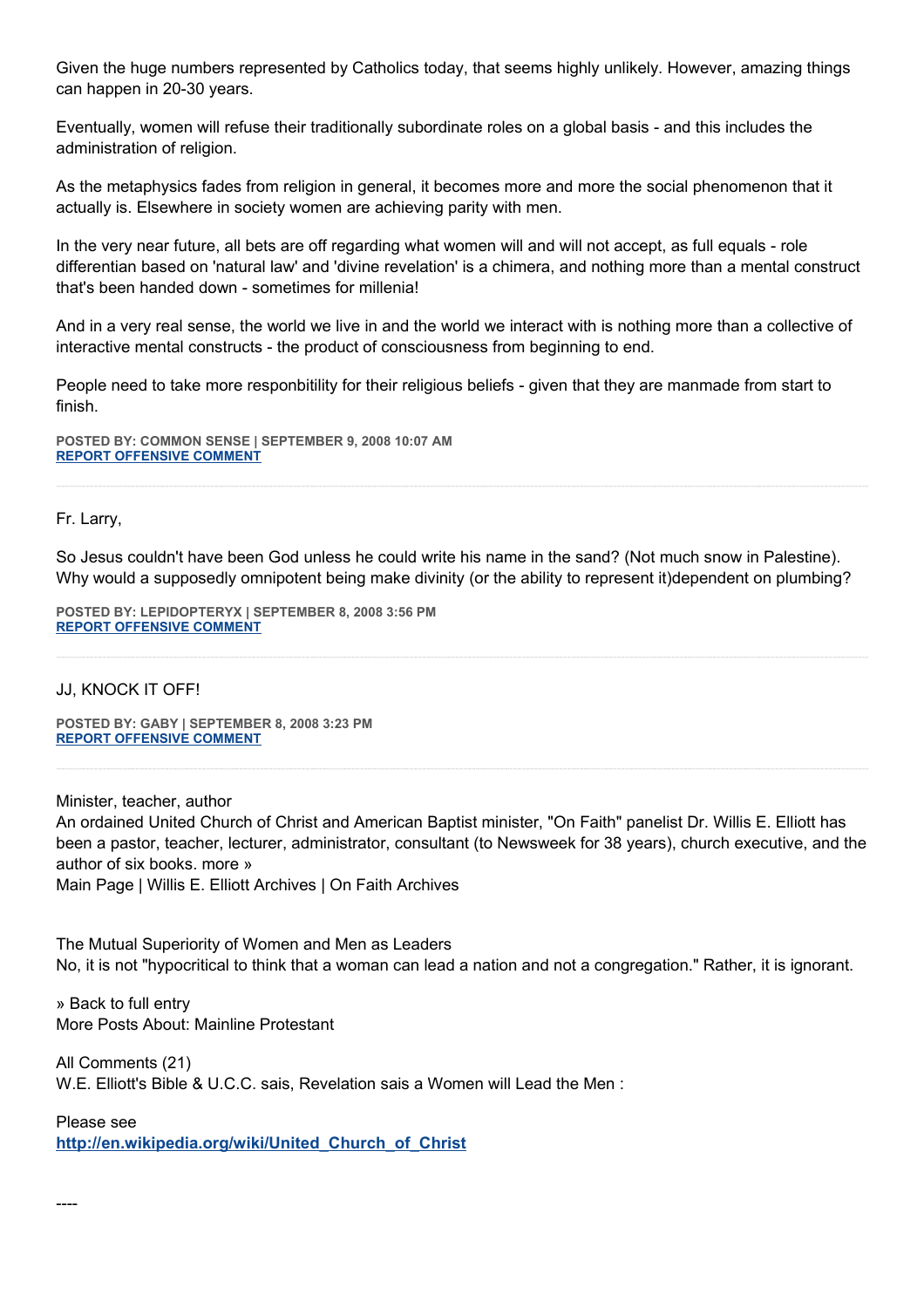## Please see **[http://en.wikipedia.org/wiki/United\\_Church\\_of\\_Christ](http://en.wikipedia.org/wiki/United_Church_of_Christ)**

"According to the 2007 yearbook, the United Church of Christ has approximately 1.2 million members and is composed of approximately 5,518 local congregations.

September 7, 2008 9:46 PM

"According to the 2007 yearbook, the United Church of Christ has approximately 1.2 million members and is composed of approximately 5,518 local congregations.

September 7, 2008 9:46 PM

# Please see **[http://en.wikipedia.org/wiki/United\\_Church\\_of\\_Christ](http://en.wikipedia.org/wiki/United_Church_of_Christ)**

"According to the 2007 yearbook, the United Church of Christ has approximately 1.2 million members and is composed of approximately 5,518 local congregations.

**POSTED BY: ANONYMOUS | SEPTEMBER 7, 2008 9:46 PM [REPORT OFFENSIVE COMMENT](mailto:blogs@washingtonpost.com?subject=On%20Faith%20Panelists%20Blog%20%20%7C%20%20Anonymous%20%20%7C%20%20The%20Mutual%20Superiority%20of%20Women%20and%20Men%20as%20Leaders%20%20%7C%20%204527772&body=%0D%0D%0D%0D%0D================%0D?__mode=view%26_type=comment%26id=4527772%26blog_id=618)**

It may seem affirming to a person absent of their understanding of the zayin Biblically to claim in point 6 in their analysis that the inherent meaning of one true Bible verse allows the idea of women being in leadership in the clergy or elsewhere over men. Yod Yahweh Jehovah intends to direct the paths of His people (and those who in their asinineness choose to defy the Name of the Son of Man or Yahweh Jehovah or the Holy Spirit of Yahweh Jehovah given to men via the Son of Man). It is the intention of Yod Yahweh Jehovah that men be in authority over women. In First Timothy Chapter Two Verse Twelve, it says "And I do not permit a woman to teach or to have authority over a man, but to be in silence." It is clear that Yod Yahweh Jehovah intented the apostle Paul to communiate His Divine Will for men and women. The Chapter does not make reference to this command from Yod as applicable to the church only if one reads the entire chapter. Scholars may have missed if scholars believe that the chapter applies only to the church. The chapter does not specify church instruction only. It mentions who should be in teaching, who should be in authority, and who should be in silence. Furthermore, in Chapter Five Verse Twenty-One Yod Yahweh Jehovah through the apostle Paul gives Word. The Word is "I charge you before God and the Lord Jesus Christ and the elect angels that you observe these things without prejudice, doing nothing with partiality." It is clear that those who are of a Biblical understanding of the verse and Yod's intention for His Creation are absent of reason if they are intending to elevate a woman over a man in authority of any kind anywhere at any time.

It is Yod Yahweh Jehovah's Will that the woman be the helper of the man.

**POSTED BY: BARRYFITZ | SEPTEMBER 7, 2008 8:29 PM [REPORT OFFENSIVE COMMENT](mailto:blogs@washingtonpost.com?subject=On%20Faith%20Panelists%20Blog%20%20%7C%20%20BarryFitz%20%20%7C%20%20The%20Mutual%20Superiority%20of%20Women%20and%20Men%20as%20Leaders%20%20%7C%20%204527726&body=%0D%0D%0D%0D%0D================%0D?__mode=view%26_type=comment%26id=4527726%26blog_id=618)**

Untill 144,000....

**POSTED BY: ANONYMOUS | SEPTEMBER 7, 2008 8:14 PM [REPORT OFFENSIVE COMMENT](mailto:blogs@washingtonpost.com?subject=On%20Faith%20Panelists%20Blog%20%20%7C%20%20Anonymous%20%20%7C%20%20The%20Mutual%20Superiority%20of%20Women%20and%20Men%20as%20Leaders%20%20%7C%20%204527718&body=%0D%0D%0D%0D%0D================%0D?__mode=view%26_type=comment%26id=4527718%26blog_id=618)**

"I can't recognize what I said in your comment."

This would seem to be a recurring issue, Reverend.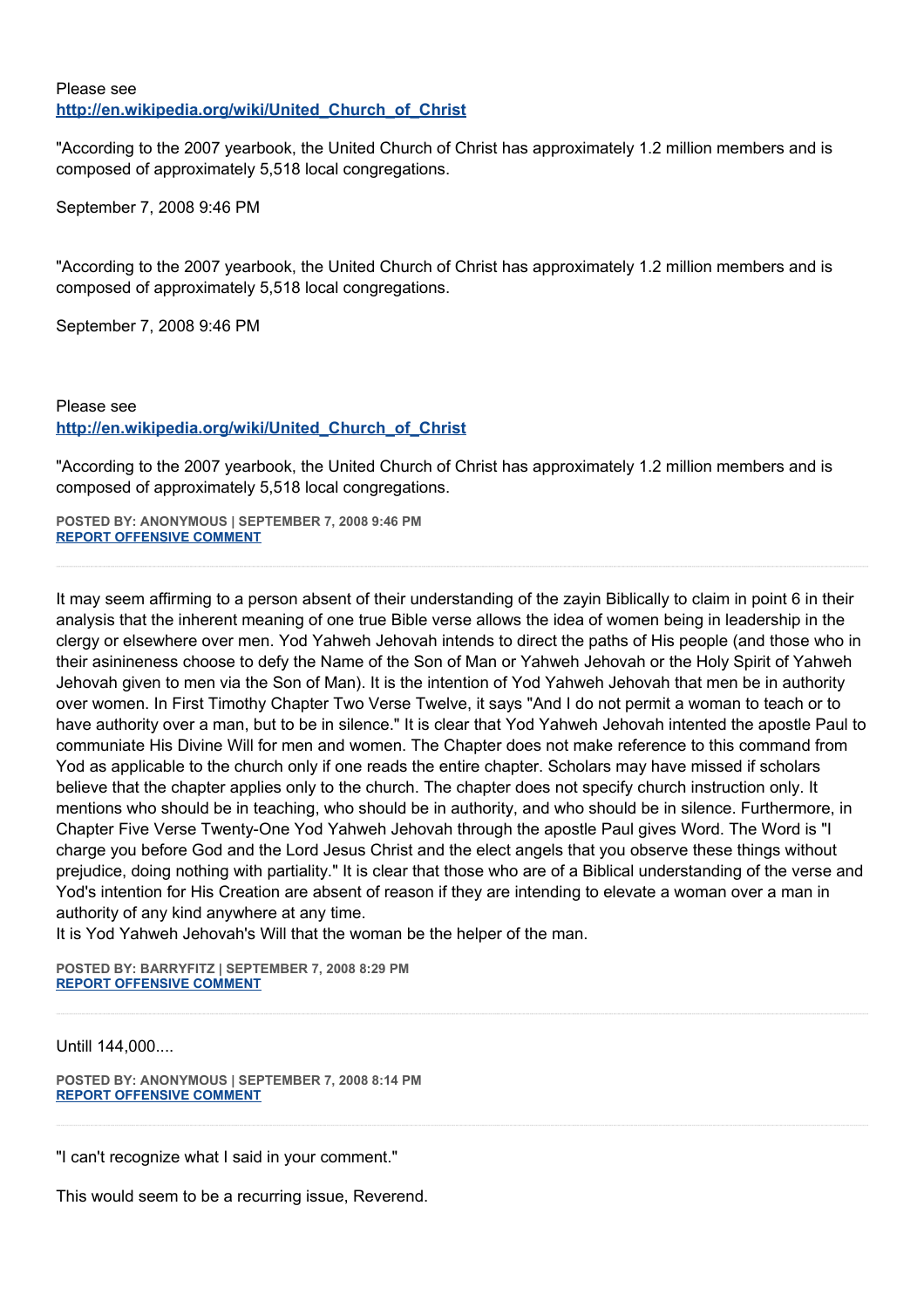\*If\* one says that women can't preach religion in any of your churches, why is she all of a sudden entitled to command her religion in \*my\* private life?

Any given church. Such as you defend.

**POSTED BY: PAGANPLACE | SEPTEMBER 7, 2008 6:39 PM [REPORT OFFENSIVE COMMENT](mailto:blogs@washingtonpost.com?subject=On%20Faith%20Panelists%20Blog%20%20%7C%20%20Paganplace%20%20%7C%20%20The%20Mutual%20Superiority%20of%20Women%20and%20Men%20as%20Leaders%20%20%7C%20%204527664&body=%0D%0D%0D%0D%0D================%0D?__mode=view%26_type=comment%26id=4527664%26blog_id=618)**

TO PAGANPLACE (9.7.08):

I can't recognize what I said in your comment.

I spoke for the ordination of women, which has been practiced for a century and a half in my church (Congregational, now United Church of Christ).

You "wonder exactly why women aren't allowed to preach your religion in 'church'." ?

**POSTED BY: WILLIS E. ELLIOTT, PANELIST | SEPTEMBER 7, 2008 5:31 PM [REPORT OFFENSIVE COMMENT](mailto:blogs@washingtonpost.com?subject=On%20Faith%20Panelists%20Blog%20%20%7C%20%20Willis%20E.%20Elliott,%20panelist%20%20%7C%20%20The%20Mutual%20Superiority%20of%20Women%20and%20Men%20as%20Leaders%20%20%7C%20%204527610&body=%0D%0D%0D%0D%0D================%0D?__mode=view%26_type=comment%26id=4527610%26blog_id=618)**

TO FR. LARRY GEARHART:

1

You call "a very perceptive comment" my statement "how differently men and women think" & "how abnormal and depriving it is for great decisions to be made by men only or by women only." I cannot believe that your positive comments include my second comment, which is a radical criticism of your church's hierarchy.

2

Yes, leadership at the RC parish level is (increasingly) gender-transcendent.

3

Yes, the equality in Gal.3:28 is vertical: each human being's primary relationship is to God, the fact which relativizes human horizontal relational differences. But the primary relationships tends to trump the secondaries, as in "Philemon" the slave Onesimus is primarily his owner's brother. Thus, in the same verse, men & women are primarily "in Christ," & thus (I conclude, but you do not) ecclesial equals.

4

Yes, I agree that "the gender differences are God-given" (unlike, I add, the master/slave economic difference). And elsewhere in his oeuvre, St.Paul can even say that women, unlike men, are not created imago dei (1Cor.11.7). But our Lord indicates that God's design is that the human telos be genderless ("as the angels in heaven"): we should not be ignorant that biological & societal differences are temporal & transitory. On that basis, I extended the meaning of Gal.3:28 (as your comment did not, & needn't have ). 5

As for Jesus choosing "twelve men," please read N.T.Wright's current "On Faith" column. (He is widely considered, including by me, the greatest living N.T. scholar.)

6

As to "why Jesus was a man," it is in the same semantic domain as to why he taught us to pray to God as our "Father." The divine (in the philosophical-metaphysical sense) transcends gender, but you & I agree that the biblical revelation uses masculine terms (nouns & pronouns) for deity. I taught Hebrew & Greek to seminarians & have always been a defender of "the Christian language" for God. But I'm uncomfortable with your bespeaking "the importance of gender, in general, in incarnating the will of God." You seem to be on the verge of making a case against the ordination of women as priests in parishes (a case that can be rationally made, but which I call "ignorant" in light of the not inferior leadership gifts of women).

**POSTED BY: WILLIS E. ELLIOTT, PANELIST | SEPTEMBER 7, 2008 5:23 PM [REPORT OFFENSIVE COMMENT](mailto:blogs@washingtonpost.com?subject=On%20Faith%20Panelists%20Blog%20%20%7C%20%20Willis%20E.%20Elliott,%20panelist%20%20%7C%20%20The%20Mutual%20Superiority%20of%20Women%20and%20Men%20as%20Leaders%20%20%7C%20%204527597&body=%0D%0D%0D%0D%0D================%0D?__mode=view%26_type=comment%26id=4527597%26blog_id=618)**

I definitely have to wonder exactly why women aren't allowed to preach your religion in \*church\* but encouraged to preach your religion with government enforcement capabilities.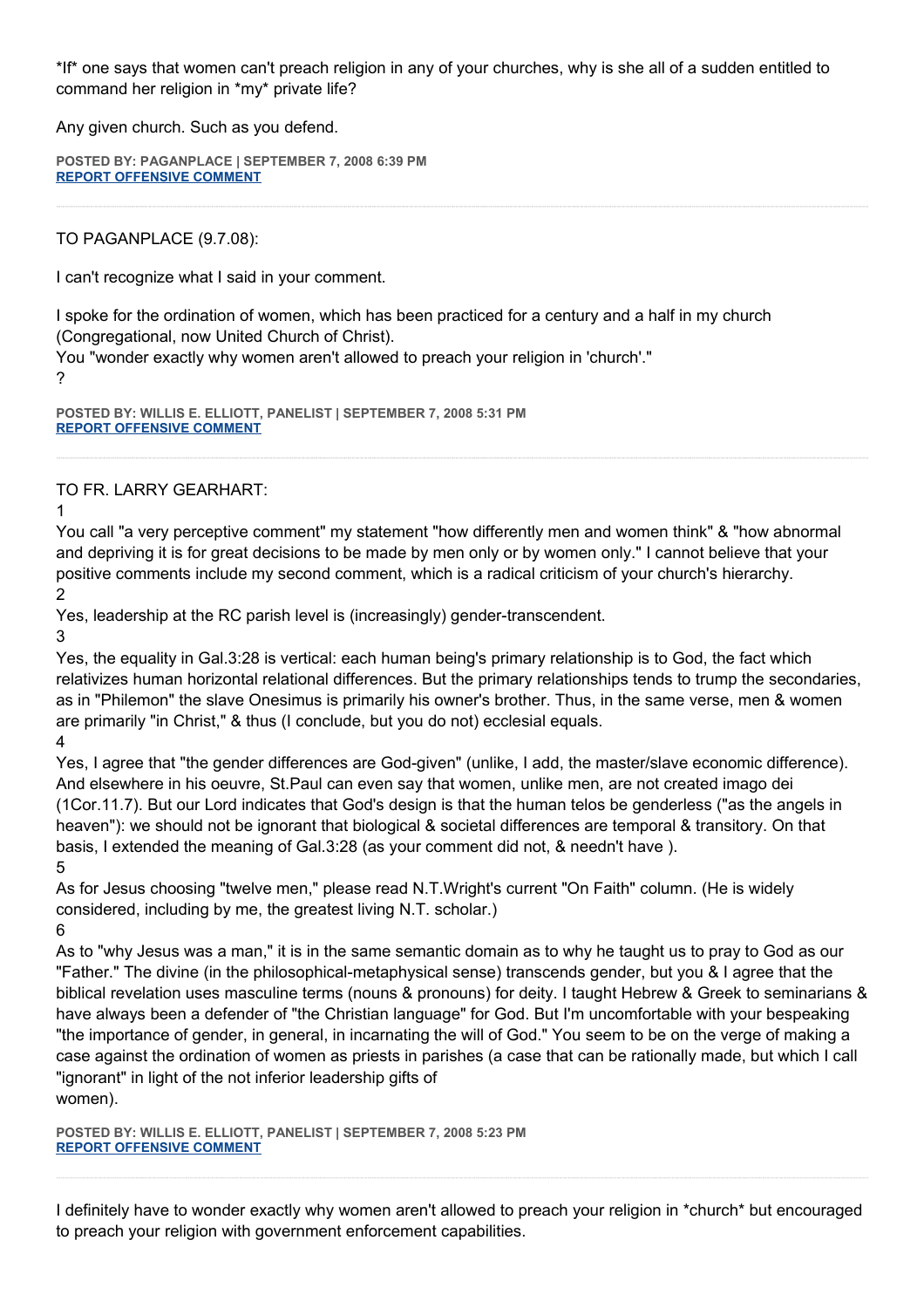Oh, I get it, they're supposed to \*receive\* the party line in there and then go impose it.

**POSTED BY: PAGANPLACE | SEPTEMBER 7, 2008 1:15 PM [REPORT OFFENSIVE COMMENT](mailto:blogs@washingtonpost.com?subject=On%20Faith%20Panelists%20Blog%20%20%7C%20%20Paganplace%20%20%7C%20%20The%20Mutual%20Superiority%20of%20Women%20and%20Men%20as%20Leaders%20%20%7C%20%204527443&body=%0D%0D%0D%0D%0D================%0D?__mode=view%26_type=comment%26id=4527443%26blog_id=618)**

"Our learning more about the human brain and the human mind includes our learning more about how differently men and women think, and how abnormal and depriving it is for great decisions to be made by men only or women only."

This is a very perceptive comment. It would be nice to see an equally deep appreciation of the significance of gender differences in the other comments.

I would add that in a typical Roman Catholic parish, today, decisions are not arrived at in a vacuum. Men and women both have critically important input into every significant decision on governance, education, ministry and investment. Real leadership in a parish is much more a matter of leadership ability and experience than it is a matter of clerical position.

"No, it is not "hypocritical to think that a woman can lead a nation and not a congregation." Rather, it is ignorant. Ignorant of how to read the past in the light of the present. Ignorant of how the Bible, which emerged from and so reflects the past, anticipated the freeing of women from their historically assigned inferiority to men: "There is no longer male and female; for all of you are one in Christ Jesus" (Galatians 3:28)."

This is where your insight breaks down. Galatians 3:28 clearly refers to our connection with God. Paul was not saying our connection, as men and women, to God is precisely the same, or indistinguishable. He was saying that God does not award extra points to men over women, or vice versa. We are equal in the eyes of God, but not the same.

The gender differences are God-given, even though the realization of these differences by a given man or woman are not perfect, and even though we human beings will not fully understand or appreciate God's design or his purposes. An objective reading of the bible should make it clear that the different gifts of men and women, both as individuals and as archetypes translate into different roles in salvation history. It was no accident that Mary Magdalene was the first witness of the Resurrected Christ. It was no accident that Jesus chose twelve men to take leadership responsibility for carrying on his teaching. Magdalene's role was a natural result of her profound, feminine devotion. In that way she typifies the devotion and the roles of women throughout the bible and throughout the history of Christianity.

You won't understand why Jesus chose twelve men unless you can understand why Jesus was a man, and why he was born of a sinless virgin, and unless you can understand the importance of gender, in general, in incarnating the will of God.

Meanwhile, it strikes me as quite unbecoming of a man of the cloth to declare a position as "ignorant" without bothering to deal with the substance of that declaration.

**POSTED BY: FR. LARRY GEARHART | SEPTEMBER 7, 2008 12:14 PM [REPORT OFFENSIVE COMMENT](mailto:blogs@washingtonpost.com?subject=On%20Faith%20Panelists%20Blog%20%20%7C%20%20Fr.%20Larry%20Gearhart%20%20%7C%20%20The%20Mutual%20Superiority%20of%20Women%20and%20Men%20as%20Leaders%20%20%7C%20%204527410&body=%0D%0D%0D%0D%0D================%0D?__mode=view%26_type=comment%26id=4527410%26blog_id=618)**

Well said, as usual.

There are many examples of women as spiritual leaders in both the Old and New Testament.

**POSTED BY: HOMESOWER | SEPTEMBER 5, 2008 6:35 PM [REPORT OFFENSIVE COMMENT](mailto:blogs@washingtonpost.com?subject=On%20Faith%20Panelists%20Blog%20%20%7C%20%20homesower%20%20%7C%20%20The%20Mutual%20Superiority%20of%20Women%20and%20Men%20as%20Leaders%20%20%7C%20%204526436&body=%0D%0D%0D%0D%0D================%0D?__mode=view%26_type=comment%26id=4526436%26blog_id=618)**

#### WILLIS E ELLIOTT

Nice post and I would like to add that two of the most important things that I have learned in my life, I learned in second grade from a Nun.